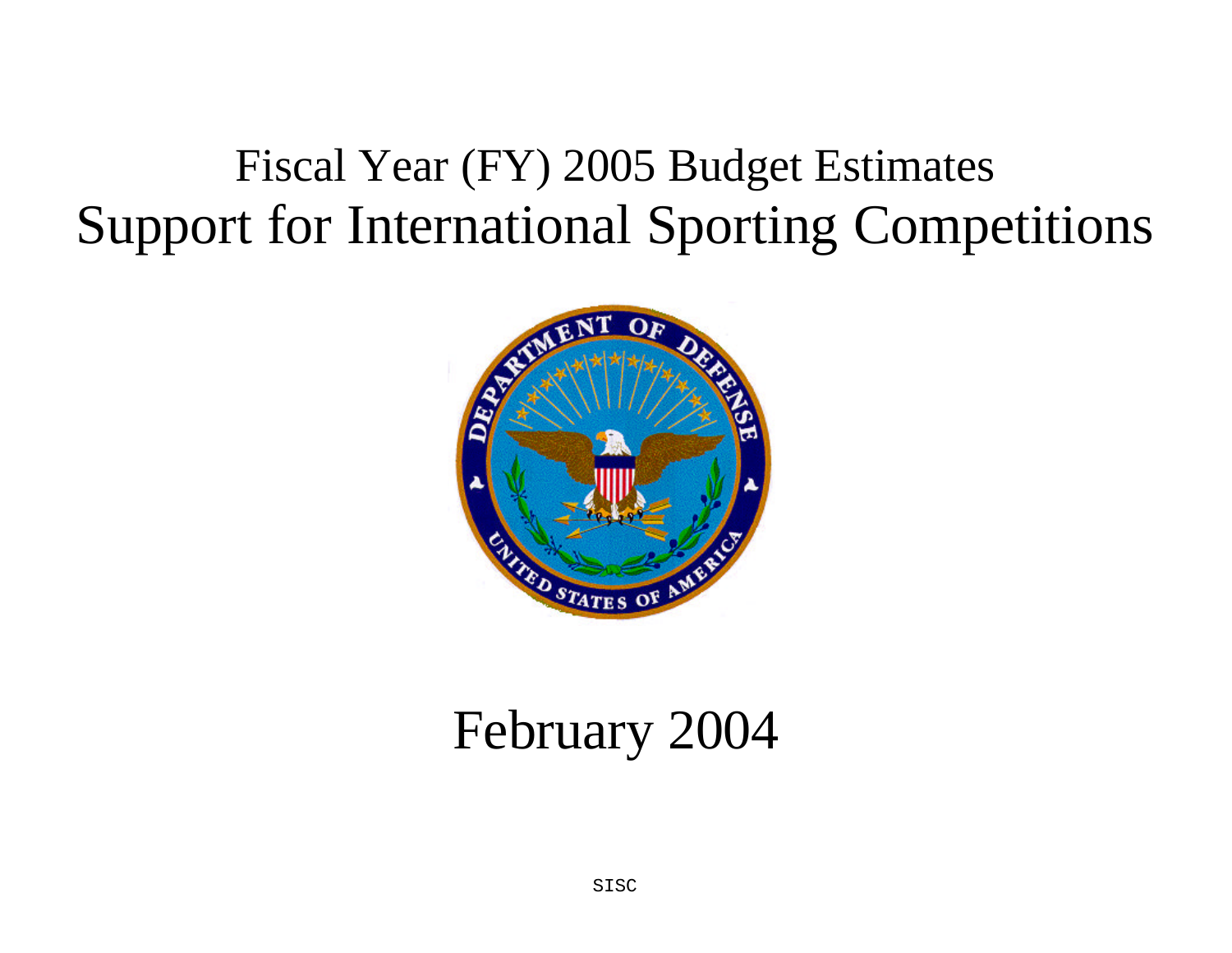#### I. Narrative Description:

The Support for International Sporting Competitions (SISC), Defense appropriation is a noyear appropriation that provides for continuing DoD support to international and special events that are certified by the Attorney General.

These funds are available to fund safety, security and logistical requirements for special events. Under the authority of 10 U.S.C., section 2564, the DoD has the authority to assist Federal, State or local agencies in support of civilian sporting events, if the Attorney General certifies that such assistance is necessary to meet essential security and safety needs. Currently, there are no events designated for FY 2004 or FY 2005.

The DoD provides this support through the SISC appropriation only as a supplier of last resort while ensuring that no degradation to readiness results from this effort. Such support is essential to the national responsibility of ensuring the safety of competitors participating and visitors attending these events.

#### II. Description of Operations Financed:

The DoD plans to execute \$1.5 million in FY 2004 and \$3.5 million in FY 2005 for the following scheduled events: International Children's Games, Cleveland, OH, Olympic Trials (track and field), and the Special Olympics World Winter Games, Nagano, Japan (FY2005). Basic categories of support include physical security, aviation, communications, explosive ordnance disposal, temporary facilities, related equipment, and the manpower costs associated with these requirements.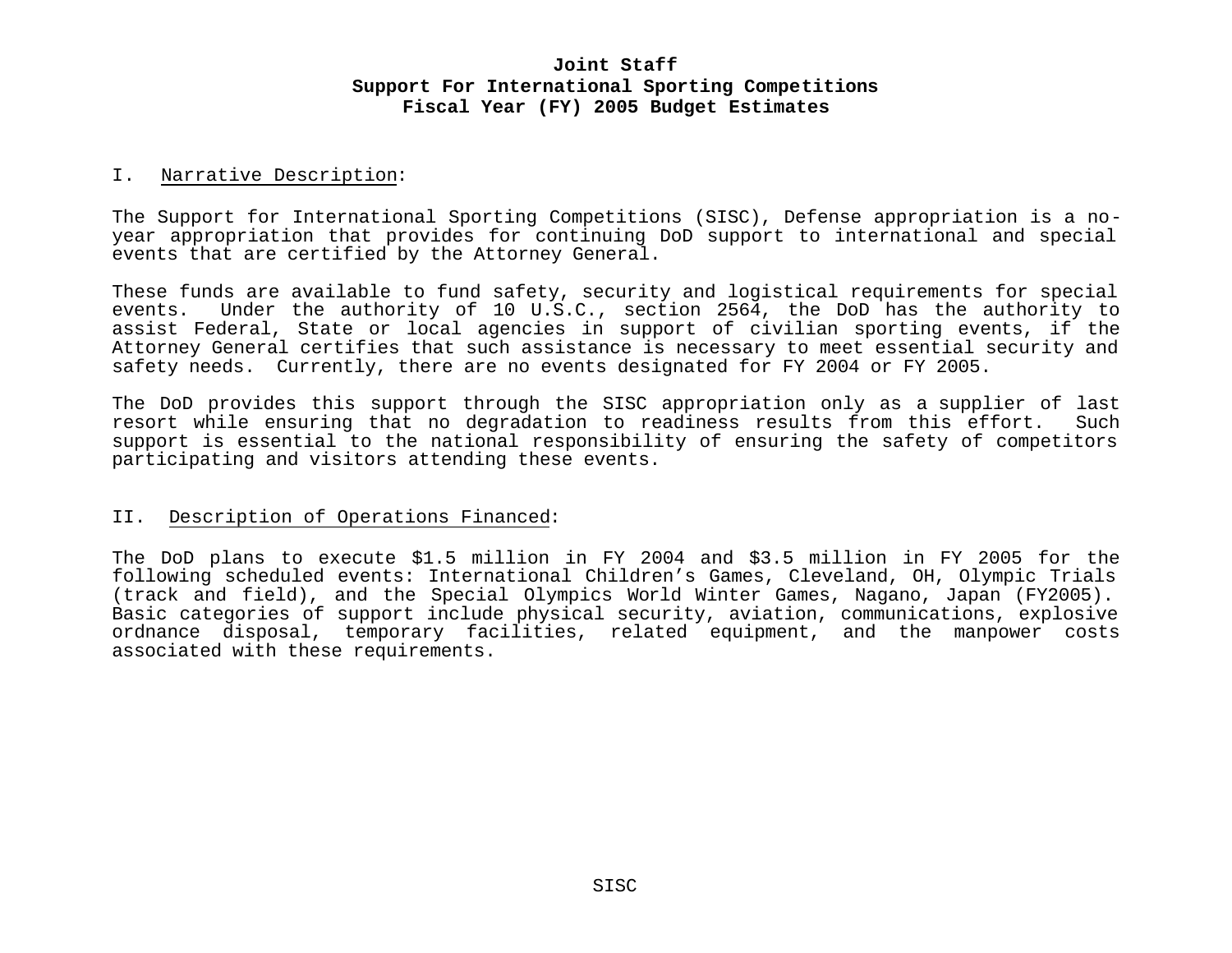## Financial Summary (O&M: Dollars in Thousands):

|    |                                                             | FY 2003 | Budget  |                           | Current  | FY 2005                   |  |
|----|-------------------------------------------------------------|---------|---------|---------------------------|----------|---------------------------|--|
| Α. | Subactivity Group                                           | Actuals | Request | Appropriation             | Estimate | Estimate                  |  |
|    | Budget Authority<br>Unobligated Balance<br>Carried Forward: | 18,893  |         |                           |          |                           |  |
|    | Start of Year                                               |         |         |                           |          |                           |  |
|    | Obligated Balance:<br>End of Year                           |         |         |                           |          |                           |  |
|    | Total Program                                               | 18,893  |         |                           |          |                           |  |
|    | B. Reconciliation Summary:                                  |         |         | Change<br>FY 2004/FY 2004 |          | Change<br>FY 2004/FY 2005 |  |
|    | Baseline Funding                                            |         |         |                           |          |                           |  |

| Congressional Adjustments              |  |
|----------------------------------------|--|
| (General Provisions)                   |  |
| Subtotal Appropriated Amount           |  |
| Unobligated Balance Carried Forward    |  |
| Start of Year                          |  |
| End of Year                            |  |
| Price Change                           |  |
| Program Changes                        |  |
| Current Estimate (Planned Obligations) |  |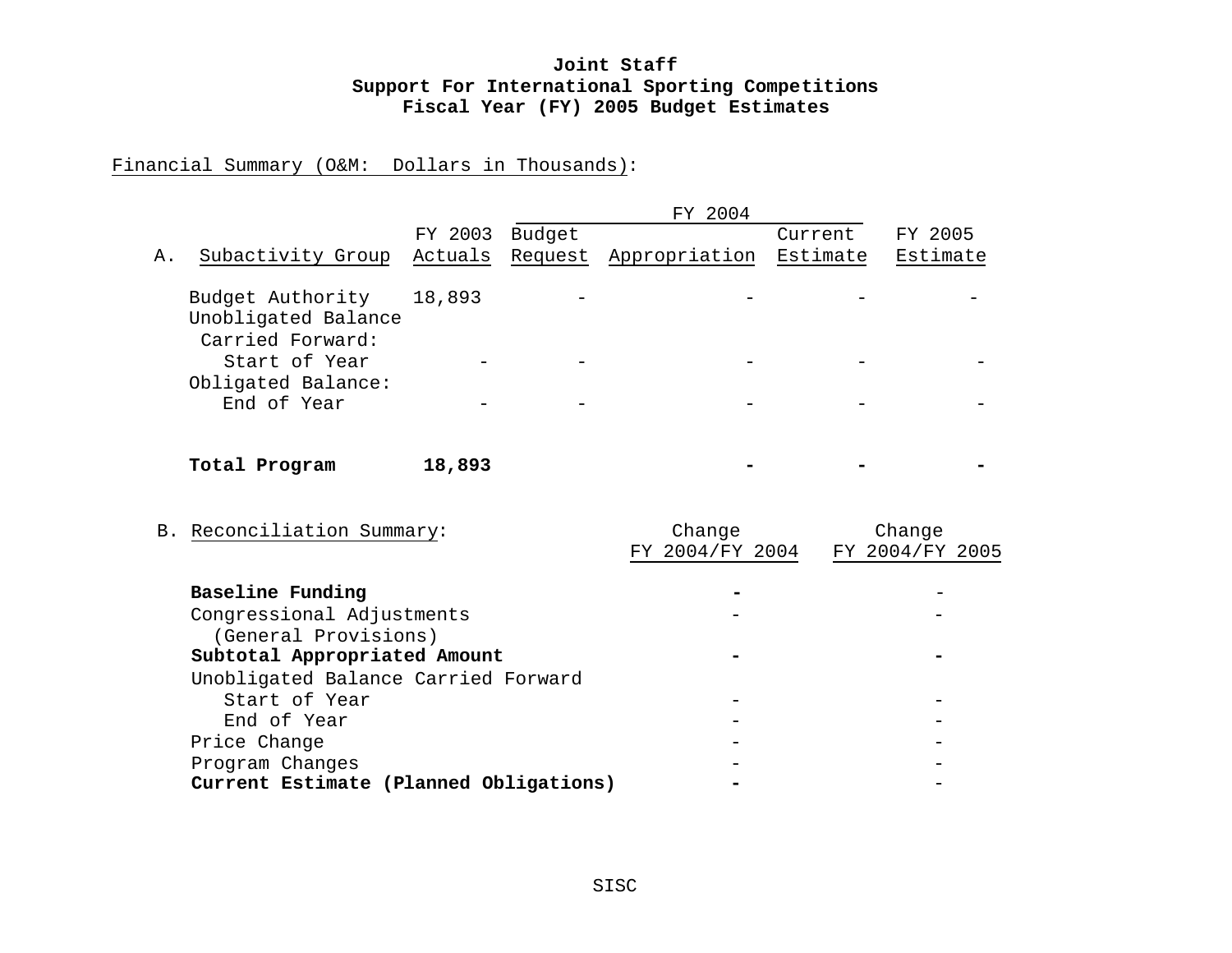| C. Reconciliation of Increases and Decreases:                    |        |
|------------------------------------------------------------------|--------|
| 1. FY 2003 President's Budget Request                            | 19,000 |
| 2. Congressional Adjustments (General Provision)                 | $-107$ |
| 3. FY 2003 Appropriated Amount                                   | 18,893 |
| 4. Program Increases                                             |        |
| 5. Revised FY 2003 Current Estimate (Total Obligation Authority) | 18,893 |
| 6. Price Change                                                  |        |
| 7. Program Change                                                |        |
| 8. FY 2004 Budget Request (Planned Obligations) *                |        |
| 9. Congressional Adjustments (General Provisions)                |        |
| 10. FY 2004 Appropriated Amount                                  |        |
| 11. Price Change                                                 |        |
| 12. Program Change                                               |        |
| 13. FY 2005 Budget Request (Planned Obligations) *               |        |

\* Note: Planned obligations for FY 2004 will be adjusted as events are approved by the Attorney General and scheduled for Department of Defense support. In accordance with the FY 2003 Defense Appropriations Act, SISC funds "are to remain available until expended, in order to provide for future events."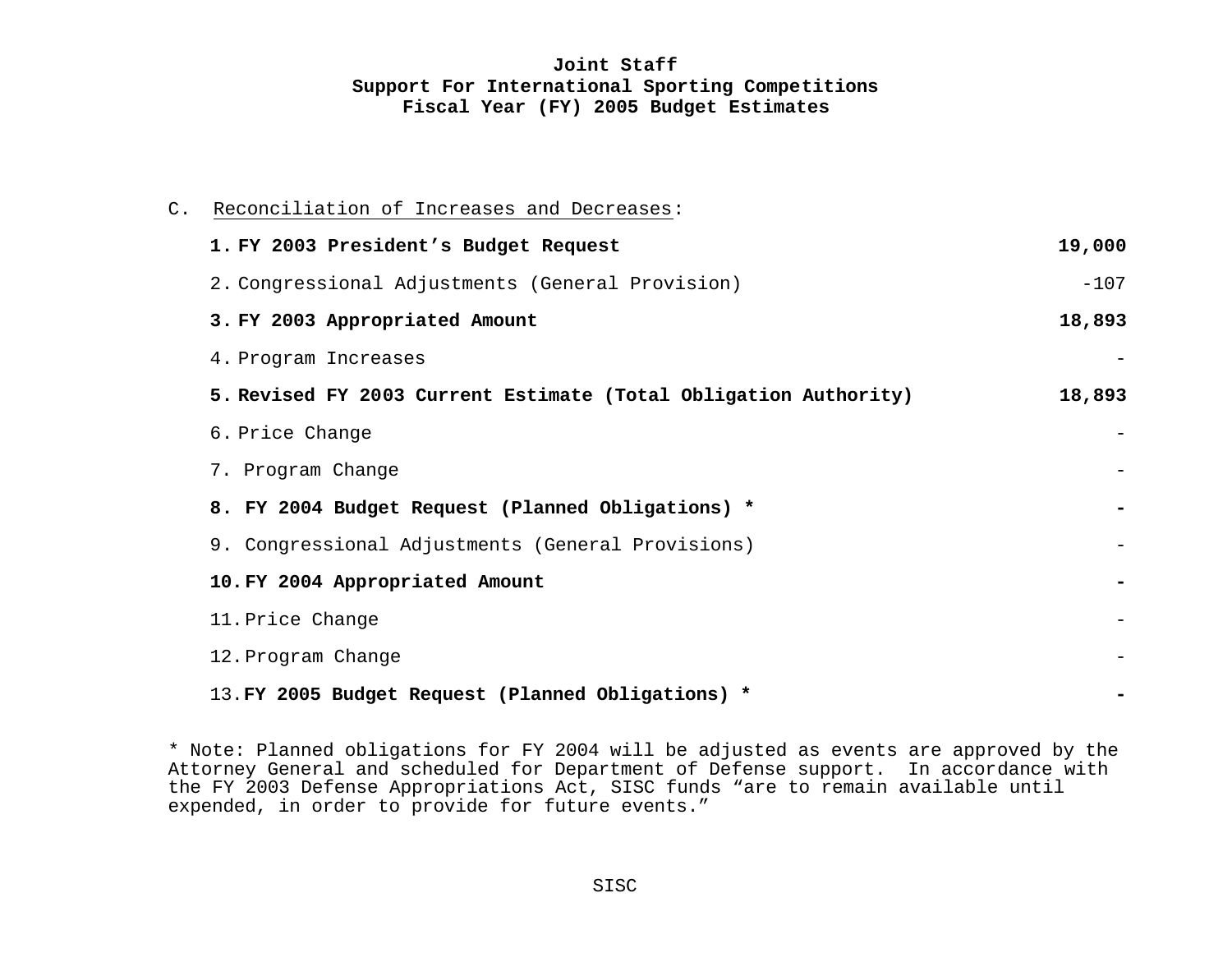#### III. Performance Criteria and Evaluation Summary:

The information below reflects the estimate for all known event requirements through FY 2005 (excluding the additional enhanced security and logistics requirements that may be established for these after the September 11, 2001, attacks) and does not address potential requests for assistance or funding for DoD assistance for events that are not yet scheduled for FY 2004/FY 2005.

#### **(Dollars in Thousands)**

|                                      | FY 2003<br>Estimate | FY 2004<br>Estimate | FY 2005<br>Estimate |
|--------------------------------------|---------------------|---------------------|---------------------|
| Special Olympics Summer Games (2003) | 3,000               |                     |                     |
| Summer Olympic Trials (2003)         | 2,000               |                     |                     |
| Goodwill Winter Games (2003)         | 3,000               |                     |                     |
| CISM World Games (2003)              | 10,893              |                     |                     |
| Total Program Estimate               | 18,893              |                     |                     |

\*\* Note: Planned obligations for FY 2004 will be adjusted as events are approved by the Attorney General and scheduled for Department of Defense support. In accordance with the FY 2003 Defense Appropriations Act, SISC funds "are to remain available until expended, in order to provide for future events."